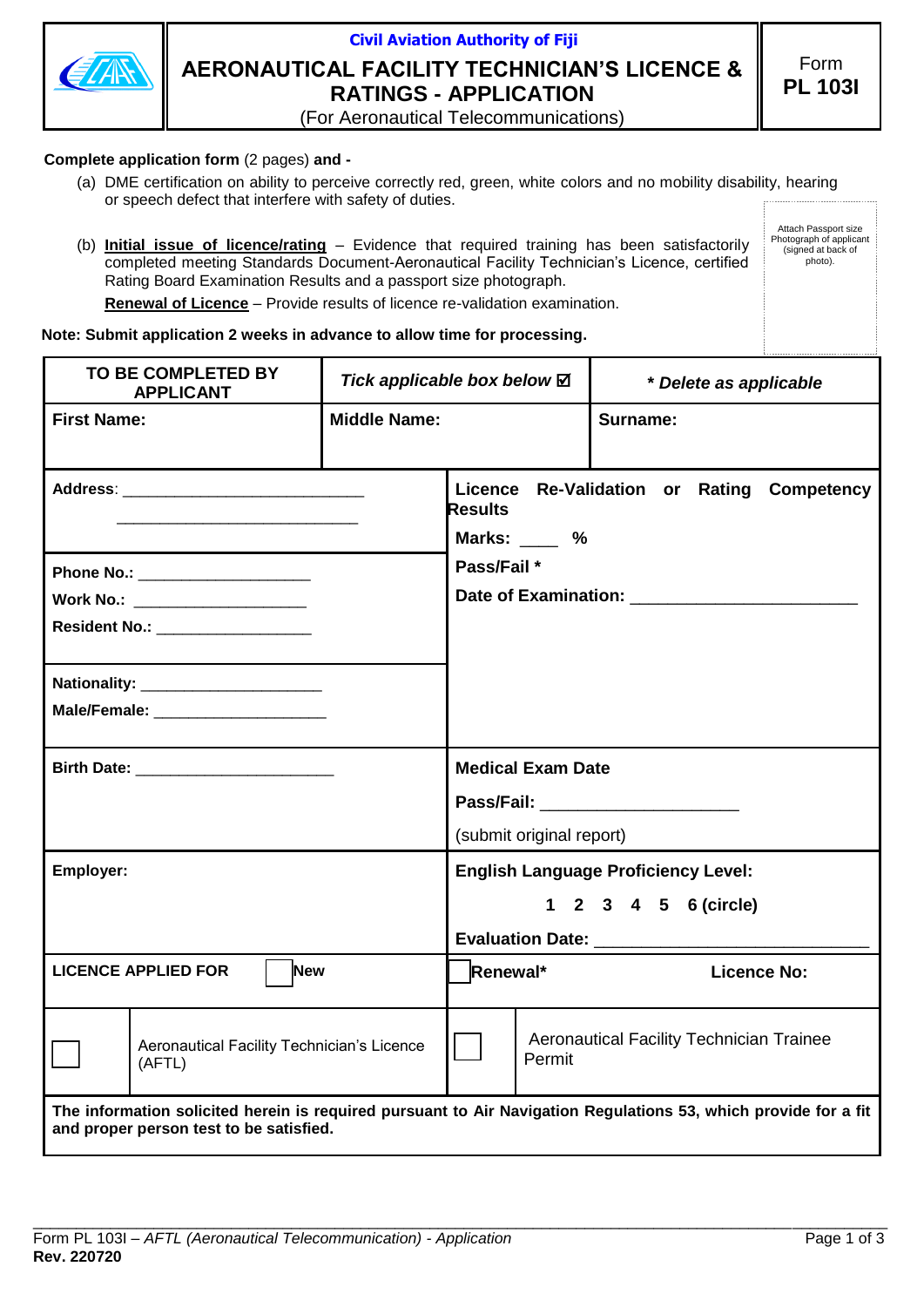| 2 |
|---|
|---|

# **Civil Aviation Authority of Fiji**

## **AERONAUTICAL FACILITY TECHNICIAN'S LICENCE-APPLICATION**

Form **PL 103I**

(For Aeronautical Telecommunications)

| (a) Have you previously had an application for an aviation document rejected or have you been the holder of<br>an aviation document that has been suspended or revoked (other than a Licence that has been<br>superseded by a replacement)?<br>If "yes", please give details: |                                                                                                                                                                                                                                                              |              |             |                        |                                                                                       |             |             | lYes<br>No        |                   |
|-------------------------------------------------------------------------------------------------------------------------------------------------------------------------------------------------------------------------------------------------------------------------------|--------------------------------------------------------------------------------------------------------------------------------------------------------------------------------------------------------------------------------------------------------------|--------------|-------------|------------------------|---------------------------------------------------------------------------------------|-------------|-------------|-------------------|-------------------|
| (b) Have you being subjected to a "stand-down" from solo technical duties.<br>If "Yes", please give details: -                                                                                                                                                                |                                                                                                                                                                                                                                                              |              |             |                        |                                                                                       |             |             | Yes<br>]No        |                   |
| (c) Have you been convicted in any court of law of any transport safety offence in the last five years or are<br>you presently facing charges for a transport safety offence such as driving under the influence of alcohol<br>or drug (including Kava)?                      |                                                                                                                                                                                                                                                              |              |             |                        |                                                                                       |             |             | <b>Yes</b><br>1No |                   |
|                                                                                                                                                                                                                                                                               | (d) Have you been convicted in any court on any criminal charge or are you presently facing charges for any<br>criminal offence?                                                                                                                             |              |             |                        |                                                                                       |             |             | Yes<br>No.        |                   |
|                                                                                                                                                                                                                                                                               |                                                                                                                                                                                                                                                              |              |             |                        | (e) Have you any history of physical or mental health or serious behavioral problems? |             |             |                   | <b>Yes</b><br>lNo |
|                                                                                                                                                                                                                                                                               | If answering "Yes" to question c), d) or e) above, please provide details on separate sheets enclosed in a sealed<br>envelope marked "Confidential, Controller of Ground Safety, Civil Aviation Authority of Fiji". Include name and<br>Licence applied for. |              |             |                        |                                                                                       |             |             |                   |                   |
| This Part to be completed if the Licence applied for includes VHF/HF radio equipment as testing of radio<br>transceivers is required. (Applicant must be meet ASOL requirements as per SD-ATSPL)                                                                              |                                                                                                                                                                                                                                                              |              |             |                        |                                                                                       |             |             |                   |                   |
| 1. Do you hold a valid Aeronautical Station Operators Licence? Submit a copy<br>lNo<br>Yes                                                                                                                                                                                    |                                                                                                                                                                                                                                                              |              |             |                        |                                                                                       |             |             |                   |                   |
| <b>Ratings Applied for</b><br>$\Box$ CNS<br>□ Air Traffic Services<br>$\square$ Security                                                                                                                                                                                      |                                                                                                                                                                                                                                                              |              |             |                        |                                                                                       |             |             |                   |                   |
|                                                                                                                                                                                                                                                                               |                                                                                                                                                                                                                                                              |              |             |                        |                                                                                       |             |             |                   |                   |
| <b>Equipment:</b>                                                                                                                                                                                                                                                             |                                                                                                                                                                                                                                                              | <b>Model</b> | <b>Site</b> | <b>Equipment:</b>      | <b>Model</b>                                                                          | <b>Site</b> | Equipment:  | <b>Mode</b>       | <b>Site</b>       |
|                                                                                                                                                                                                                                                                               | ILS/DME                                                                                                                                                                                                                                                      |              |             | HF                     |                                                                                       |             | <b>HBS</b>  |                   |                   |
|                                                                                                                                                                                                                                                                               | <b>CVOR</b>                                                                                                                                                                                                                                                  |              |             | <b>VHF/ATIS</b>        |                                                                                       |             | <b>CXS</b>  |                   |                   |
|                                                                                                                                                                                                                                                                               | <b>DVOR</b>                                                                                                                                                                                                                                                  |              |             | <b>ATM</b><br>facility |                                                                                       |             | <b>WTMD</b> |                   |                   |
|                                                                                                                                                                                                                                                                               | <b>DME</b>                                                                                                                                                                                                                                                   |              |             | AFTN/<br><b>AMHS</b>   |                                                                                       |             | <b>CCTV</b> |                   |                   |
|                                                                                                                                                                                                                                                                               | <b>NDB</b>                                                                                                                                                                                                                                                   |              |             | <b>DVL</b>             |                                                                                       |             | <b>ETD</b>  |                   |                   |
|                                                                                                                                                                                                                                                                               | ADS-B                                                                                                                                                                                                                                                        |              |             | <b>VCS</b>             |                                                                                       |             | Others      |                   |                   |
|                                                                                                                                                                                                                                                                               |                                                                                                                                                                                                                                                              |              |             |                        |                                                                                       |             |             |                   |                   |
|                                                                                                                                                                                                                                                                               |                                                                                                                                                                                                                                                              |              |             |                        |                                                                                       |             |             |                   |                   |
|                                                                                                                                                                                                                                                                               |                                                                                                                                                                                                                                                              |              |             |                        |                                                                                       |             |             |                   |                   |

\_\_\_\_\_\_\_\_\_\_\_\_\_\_\_\_\_\_\_\_\_\_\_\_\_\_\_\_\_\_\_\_\_\_\_\_\_\_\_\_\_\_\_\_\_\_\_\_\_\_\_\_\_\_\_\_\_\_\_\_\_\_\_\_\_\_\_\_\_\_\_\_\_\_\_\_\_\_\_\_\_\_\_\_\_\_\_\_\_\_\_\_\_\_\_\_\_\_\_